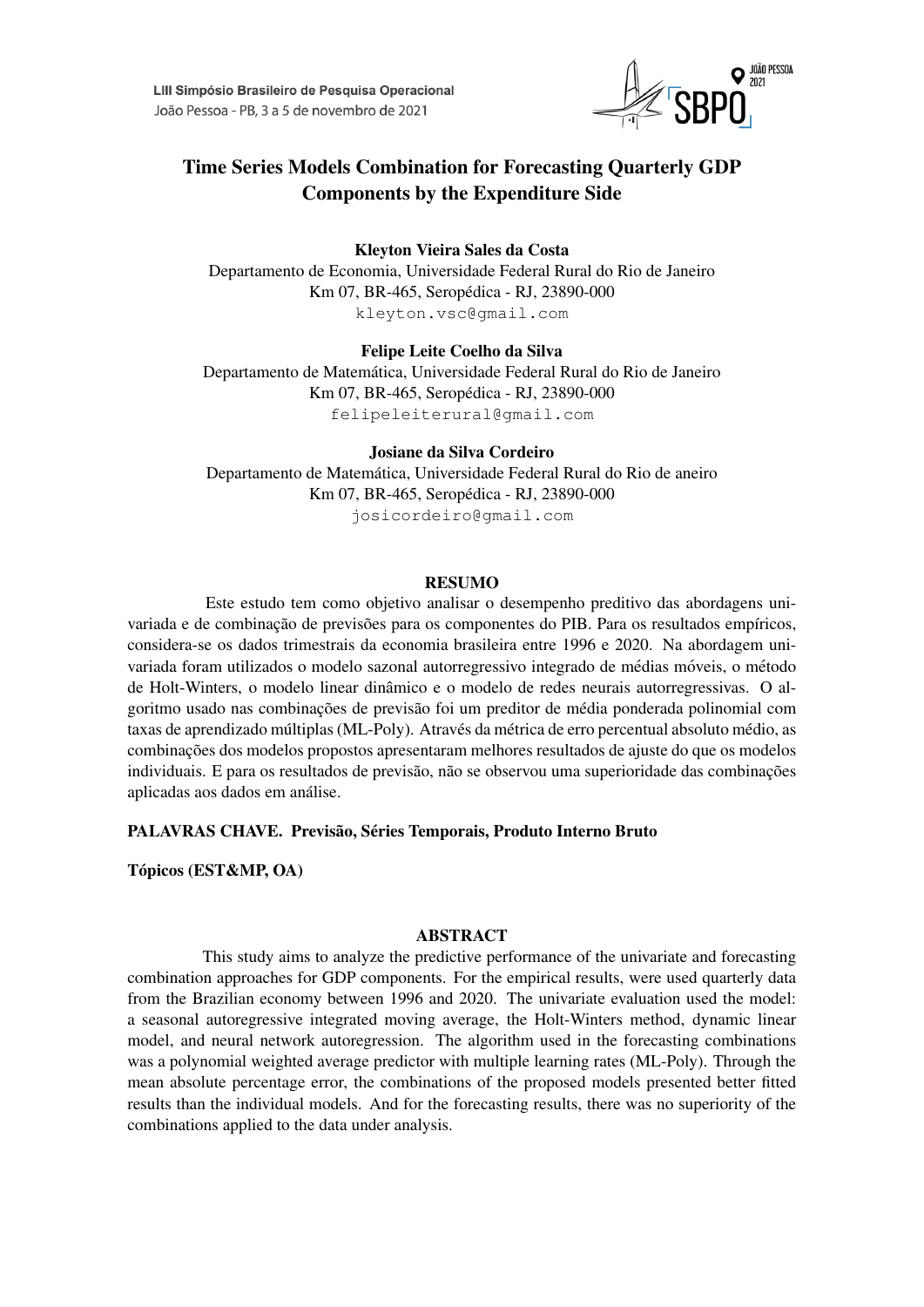

# KEYWORDS. Forecasting, Time Series, Gross Domestic Product

Paper topics (EST&MP, OA)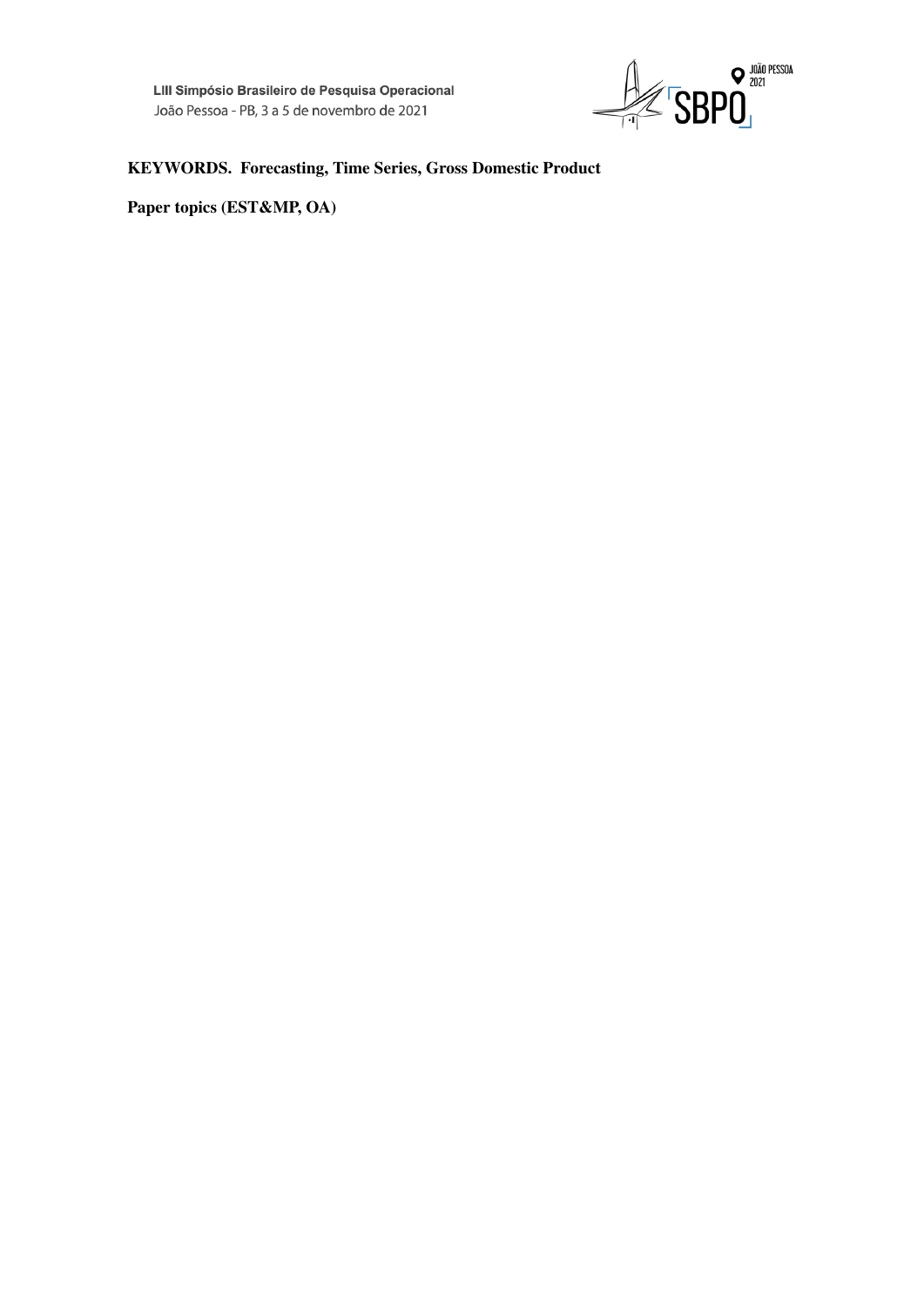

# 1. Introduction

The components of GDP on the demand side (household consumption, government spending, investments, imports, and exports) are variables that have a very significant forecasting interest, taking into account their impact on production, on foreign trade, in decisions investment. Thus, these variables are also important in the qualitative analysis of a given economy. Through the System of National Accounts (SNA), a family is a group of individuals who share the same household in addition to food and housing expenses. Thus, *household consumption* is a relevant component that is directly related to disposable income. The public administration consists of units that have the purpose of providing non-market services (provided at economically insignificant prices) that will be used for the needs of the community or to redistribute income. For the execution of these services, other sectors of the economy provide resources for the public administration through the mandatory payment of taxes, fees, and social contributions that are which are transformed into *government spending*. The investment consists of gross fixed capital formation and inventory variation. Gross fixed capital formation estimates the variation in the productive capacity of an economy of current investments/divestments in fixed assets, that is, goods used in the production process and have not been consumed or transformed over more than one year. And the changes in inventories represent the difference in the value of incoming and outgoing goods in stock during the period considered. Exports take into account new or used goods that leave the national territory and go to the rest of the world. Exports have the characteristic of being valued FOB (free on board), including only the commercialization costs to the port. On the other hand, imports represent all new or used goods that enter the national territory from the rest of the world, valued at CIF (cost, insurance, and freight) prices, including freight and insurance costs.

In this way, the present study aims to analyze a suitable time series model to describe and forecast Brazilian GDP components, also investigating the fit of these models to dynamics between periods of economic growth and recession. For this purpose, we compared the univariate and forecasting combination approaches. In the univariate approach, the integrated autoregressive seasonal model of moving averages, the Holt-Winters method, the dynamic linear model, and the model of autoregressive neural networks were used. The algorithm used in the forecasting combinations was a polynomial weighted average predictor with multiple learning rates (ML-Poly).

Regarding the contributions that use classic models, the analysis constructed by Abonazel e Abd-Elftah [2019] for Egypt's annual GDP between the years 1965 and 2016, with forecasting of 2017 to 2026, presented results that indicates to the country's GDP growth during the period under analysis; Wabomba et al. [2016] estimated Kenya's GDP between 2013 and in 2017. The result obtained was significant growth in the Kenyan economy in the period; Agrawal [2018] modeled the series of India's real GDP growth rate from 1996 to 2017. In the analyzed data, the ARIMA model did not show any more significant results than other models. The author also used the Holt-Winters model and linear trend, both showing similar results each other, and da Silva et al. [2020] found significant results using ARIMAX and SARIMAX models (take into account exogenous variables) for the forecast of Brazilian annual and quarterly real GDP for the year 2019.

For the Bayesian approach and the class of state-space models, Piccoli [2015] analyzed four dynamic linear models to identify the one with the best forecasting capacity for nominal GDP in the United States. Best results were obtained using a multivariate model SUTSE (Seemingly Unrelated Time Series Equations) that considered as variables the nominal GDP, the industry production index, the consumer price index (inflation), and the quarterly interest rate for US Treasury bills; Rees et al. [2015] built new measures for Australia's GDP growth, using state-space methods. The results found have a high correlation with the figures published officially for GDP growth.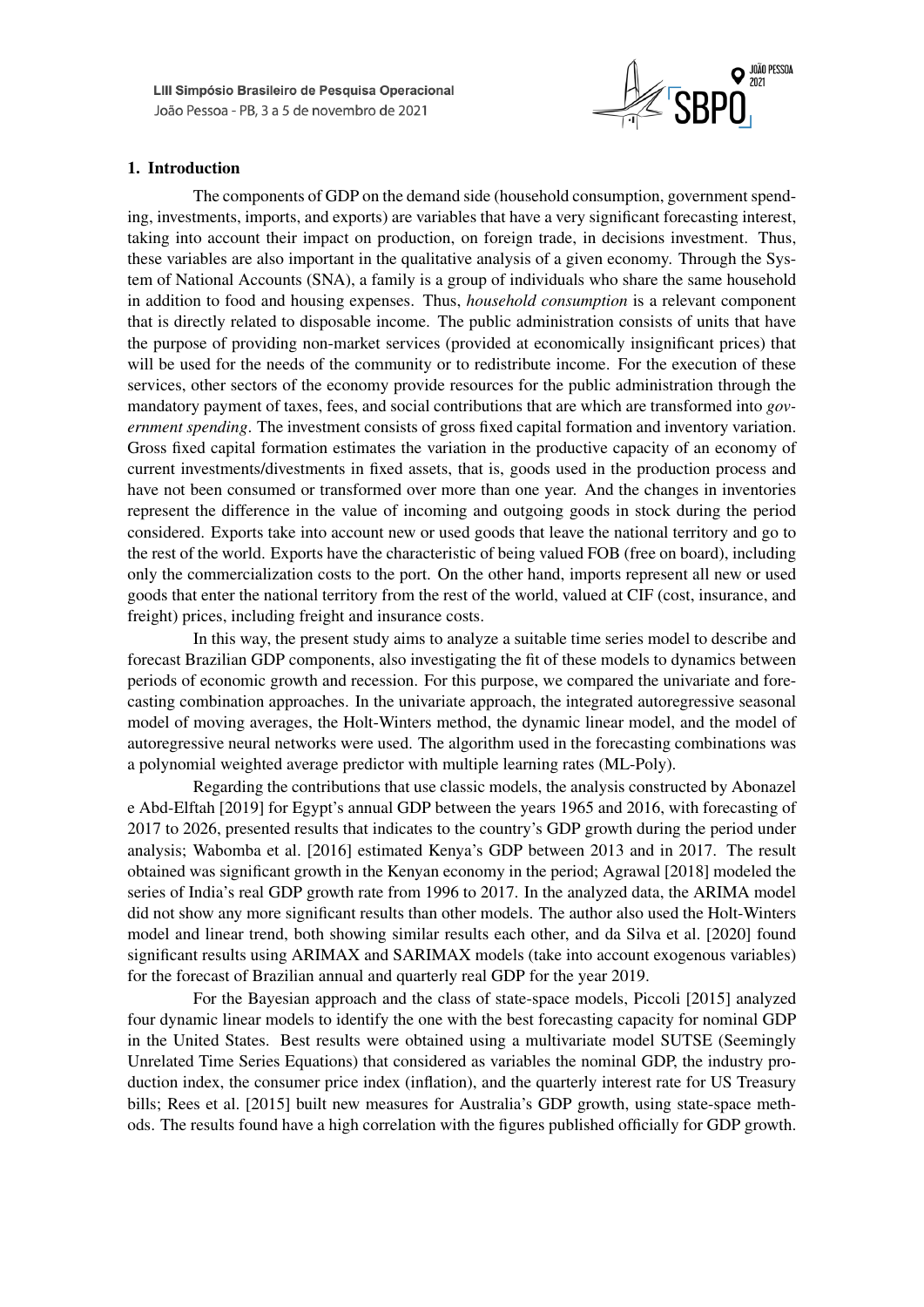

However, the measures are less volatile, easier to predict, and achieved good results in nowcasting; Issler e Notini [2016] estimate Brazilian real monthly GDP with state-space representation and also find good results in forecasting when compared with Central Bank Economic Activity Index (IBC-Br)<sup>1</sup>; Migon et al. [1993] developed a study about the performance of Bayesian Dynamic Models applied to a set of Brazilian macroeconomics time series (industrial productivity index, the balance of trade, components of GDP and others) between the period 1970 to 1990. The comparison was made between the dynamic models and classical structured models and obtained results indicate that the Bayesian approach was similar to the classical approach. Another applied study was developed by Baurle et al. [2020], with the aim of forecasting GDP in the euro area and Switzerland with a Bayesian vector autoregressive structure (BVAR) and a factor model structure. He found evidence that the factor model structure performs satisfactorily.

Considering forecast combinations, Newbold e Granger [1974] analyzes the predictive performance of univariate time series models and the combination of models applied to economic series. In their study, Box & Jenkins models show significant results. However, the combination of the Box & Jenkins models, the Holt-Winters method, and the stepwise autoregressive model has substantial performance gains. Kapetanios et al. [2008] obtains results that point to good results through the combination of models applied to English macroeconomic variables when compared with the individual forecast results. Fang [2003] uses quarterly consumer spending data in the UK in an analysis that seeks to demonstrate that encompassing tests are useful tools for understanding the most significant results of forecast combinations. The investigated models were ARIMA, DHSY, and VAR.

This work is organized as follows: Section 2 describes the methodology. Section 3 presents the empirical results and discussion, and, finally, Section 4 provides the main conclusions and some possibilities for future research.

# 2. Methodology

To follow we outline the models that were investigated to fitted and forecast Gross Domestic Product. Care was also taken that the references used in the definition of models and metrics also correspond to studies and authors with wide use and quality proven by the academic community.

This study, are evaluated two approaches concerning time series forecasting models. Initially, were investigated the univariate models: the Holt-Winters method (HW), seasonal autoregressive integrated moving average (SARIMA), dynamic linear model (DLM), and neural networks autoregression (NNAR). And, finally, were proposed the combinations of the predictions of these models using a polynomial weighted average predictor with multiple learning rates (ML-Poly). The performance of the models was compared using the statistical metric MAPE (Mean Absolute Percentage Error), following the contributions of Hyndman e Koehler [2006], Armstrong [2001].

## 2.1. Univariate Approach

## 2.1.1. Holt-Winters Method

The HW was proposed by Holt [1957] and Winters [1960], using exponentially weighted moving averages to update those needed for seasonal adjustment of the mean (trend) and seasonality.

The method has two variations with four equations: one forecast equation and three smoothing equations. Hyndman e Athanasopoulos [2018] describes that in the additive method, the seasonal component is defined in absolute terms on the scale of the observed series. In the level equation, the series is seasonally adjusted by subtracting the seasonal component. Within each year, the seasonal component sums up to approximately zero. With the multiplicative method, the

<sup>&</sup>lt;sup>1</sup>Monthly indicator of national economic activity published by Central Bank of Brazil.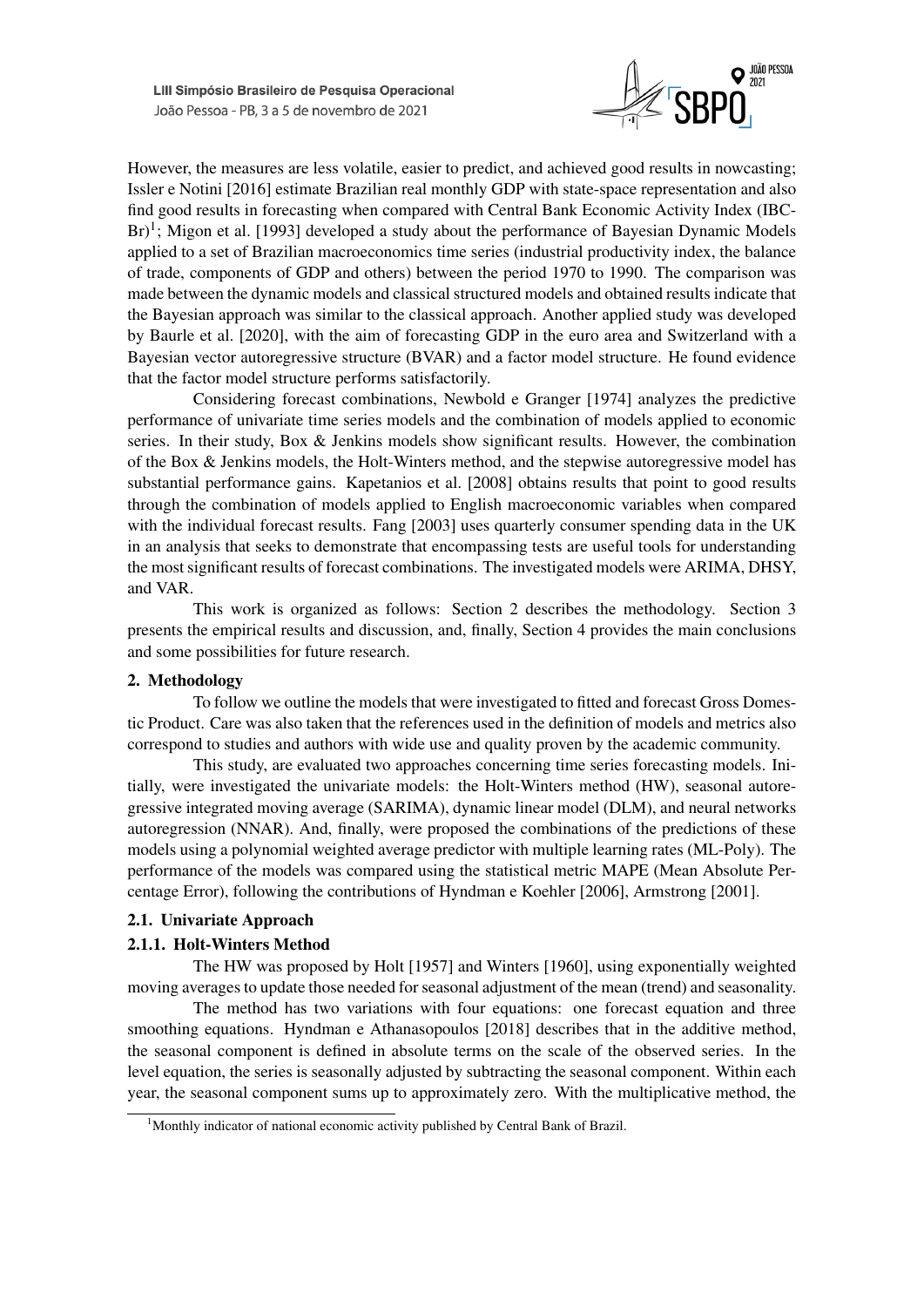

seasonal component is defined in percentage terms, and the series is seasonally adjusted by dividing through by the seasonal component. Within each year the seasonal component will sum up to approximately m.

The additive method equations are described as following,

$$
\hat{y}_{t+h|t} = \ell_t + hb_t + s_{t+h-m(k+1)},
$$
\n
$$
\ell_t = \alpha(y_t - s_{t-m}) + (1 - \alpha)(\ell_{t-1} + b_{t-1}),
$$
\n
$$
b_t = \beta(\ell_t - \ell_{t-1}) + (1 - \beta)b_{t-1},
$$
\n
$$
s_t = \gamma(y_t - \ell_{t-1} - b_{t-1}) + (1 - \gamma)s_{t-m},
$$
\n(1)

where  $\hat{y}_{t+h|t}$  is the forecast equation. The  $\ell_t$ ,  $b_t$  and  $s_t$  are respectively level, trend and seasonality equations, with corresponding smoothing parameters  $\alpha$ ,  $\beta$  and  $\gamma$ . The parameter m denotes the frequency of seasonality, and for quarterly data  $m = 4$ . Finally, k is the integer part of  $\left(\frac{h-1}{m}\right)$  $\frac{n-1}{m}$ ) which ensures that the estimates of the seasonal indices used for forecasting come from the final year of the sample.

For the multiplicative method the same equations  $\ell_t$ ,  $b_t$  and  $s_t$  are defined. But the change in structure occurs because instead of sum the equations in  $\hat{y}_{t+h|t}$  an operation is performed to multiply the sum of the level and trend equations by the seasonality equation.

#### 2.1.2. SARIMA

Box & Jenkins models determine the proper stochastic process to represent a given time series by passing white noise through a linear filter [Box et al., 2015] The model used in this study was SARIMA, seeking to incorporate the seasonality component that is present in the data under analysis.

The SARIMA of order  $(p, q, d) \times (P, Q, D)$ <sub>s</sub> is defined by,

$$
\phi(B)\Phi(B^s)\nabla^d\nabla_s^D Y_t = \theta(B)\Theta(B^s)\alpha_t,\tag{2}
$$

where  $\theta(B)$  is the moving average operator of *q* order,  $\phi(B)$  is the autoregressive operator of *p* order,  $\Phi(B^s)$  is the seasonal autoregressive operator of *P* order,  $\Theta(B^s)$  is the seasonal moving average operator of Q order,  $\nabla^d$  is the simple difference operator,  $\nabla_s^D$  is the seasonal difference operator and  $\alpha_t$  is the noise.

## 2.1.3. Dynamic Linear Model

DLMs are an important class of state-space models. Broadly used in the last decades, they have a high degree of efficiency for the analysis and forecast of time series, providing flexibility and applicability through an elegant and robust probabilistic apparatus.

The estimation and inference challenges are solved by recursive algorithms, which follow the Bayesian approach, calculating conditional distributions of quantities of interest given the observed information. Considering a series affected by time, through dynamic and random deformations, they associate seasonal or regressive components.

In this work were used contributions from West e Harrison [1997], Laine [2019], Petris et al.  $[2009]$  and Petris  $[2010]$ . For each time t, the general univariate DLM is defined by an observational equation,

$$
Y_t = F_t \theta_t + v_t, \qquad v_t \sim N_m(0, V_t), \tag{3}
$$

a system equation

$$
\theta_t = G_t \theta_{t-1} + w_t, \qquad w_t \sim N_p(0, W_t)
$$
\n
$$
\tag{4}
$$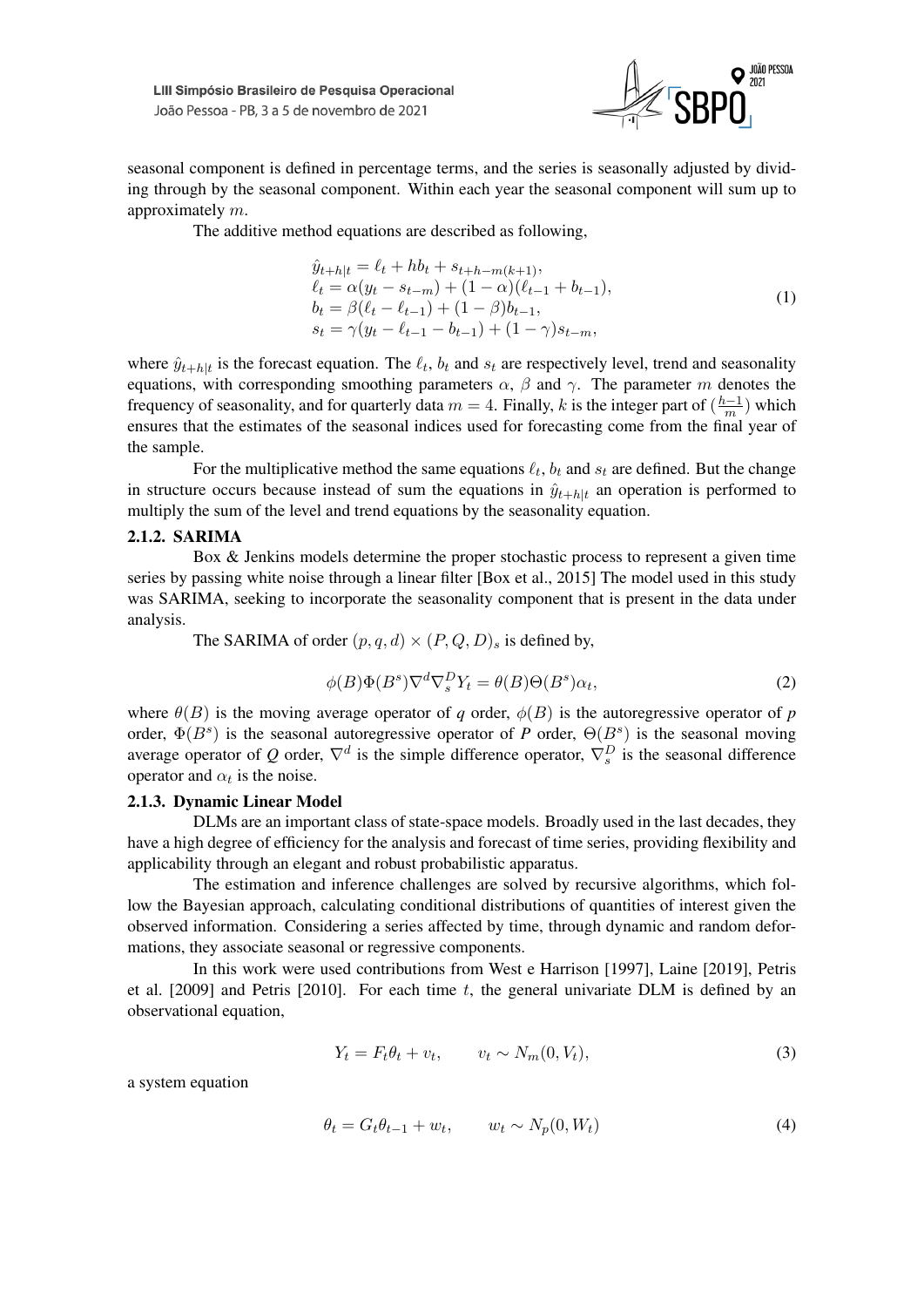

and initial information given by

$$
(\theta_0|D_0) \sim N(m_0, C_0),\tag{5}
$$

where  $F_t$  e  $G_t$  are known matrices;  $v_t$  and  $w_t$  are two sequences of independent noises, with average zero and known covariance matrices  $V_t$  and  $W_t$  respectively.  $D_t$  is the current information set;  $m_0$ and  $C_0$  contains relevant information about the future, according usual statistical sense, given  $D_t$ ,  $(m_t, C_t)$  is sufficient for  $(Y_{t+1}, \theta_{t+1}, \ldots, Y_{t+k}, \theta_{t+k}).$ 

To take into account growth and seasonality, it is defined  $\theta_t = (\mu_t, \beta_t, \gamma_t, \gamma_{t-1}, \gamma_{t-2}),$ where  $\mu_t$  is the current level,  $\beta_t$  is the slope of the trend,  $\gamma_t$ ,  $\gamma_{t-1}$  and  $\gamma_{t-2}$  are the seasonal components.

For the study, it was assumed the observational variance  $V_t = \sigma^2$ , and the covariance matrix of the system  $W_t$  is a diagonal matrix introduced by  $W_t = diag(\sigma_\mu^2, \sigma_\beta^2, \sigma_\gamma^2, 0, 0)$ . These unknown variances were also estimated using Bayesian inference. Thus, to complete the specification of the model, it was assumed independent inverse gamma priors distributions with means  $a, a_{\theta_1}, a_{\theta_2}, a_{\theta_3}$  and variances  $b, b_{\theta_1}, b_{\theta_2}, b_{\theta_3}$ , respectively, fixed in known values.

Therefore, by using the unobserved states as latent variables, a Gibbs sampler can be run on the basis of the following full conditional densities:

$$
\sigma^2 \sim IG\left(\frac{a^2}{b} + \frac{n}{2}, \frac{a}{b} + \frac{1}{2}SS_y\right),
$$
  
\n
$$
\sigma_{\mu}^2 \sim IG\left(\frac{a_{\theta_1}^2}{b_{\theta_1}} + \frac{n}{2}, \frac{a_{\theta_1}}{b_{\theta_1}} + \frac{1}{2}SS_{\theta_1}\right),
$$
  
\n
$$
\sigma_{\beta}^2 \sim IG\left(\frac{a_{\theta_2}^2}{b_{\theta_2}} + \frac{n}{2}, \frac{a_{\theta_2}}{b_{\theta_2}} + \frac{1}{2}SS_{\theta_2}\right),
$$
  
\n
$$
\sigma_{\gamma}^2 \sim IG\left(\frac{a_{\theta,3}^2}{b_{\theta_3}} + \frac{n}{2}, \frac{a_{\theta_3}}{b_{\theta_3}} + \frac{1}{2}SS_{\theta_3}\right),
$$
\n(6)

with  $SS_y = \sum_{t=1}^n (y_t - F_t \theta_t)^2$  and  $SS_{\theta_i} = \sum_{t=1}^T (\theta_{t,i} - (G_t \theta_{t-1})_i)^2$ , for  $i = 1, 2, 3$ . The full conditional density of the states is a normal distribution and it is covered in the used dlm package [Petris, 2010].

#### 2.1.4. NNAR

The artificial neural networks model seeks to model the relationship between a set of input signals and an output signal. We can describe a feedforward neural network through a hidden layer and a layer of lagged inputs, being a useful approach for forecasting univariate time series. When lagged values of the time series are uses as inputs to a feedforward neural network, this process is called neural network autoregression or NNAR model [Hyndman e Athanasopoulos, 2018]. We can consider the relationship between the output and the inputs of neural network autoregression as

$$
y_t = w_0 + \sum_{j=1}^h w_i \cdot g \left( w_{0,j} + \sum_{i=1}^n w_{i,j} \cdot y_{t-j} \right) + \varepsilon
$$
 (7)

where  $y_t$  is the output,  $(y_{t-1},...,y_{tp})$  are the inputs, the model parameters (weights) are  $w_{ij}$  (i =  $1, 2, \ldots, n; j = 1, 2, \ldots, h$ , and  $w_j (j = 1, 2, \ldots, h)$ .

The usually activation function used is a sigmoid function, given by

$$
sig(x) = \frac{1}{1 + e^{-x}}\tag{8}
$$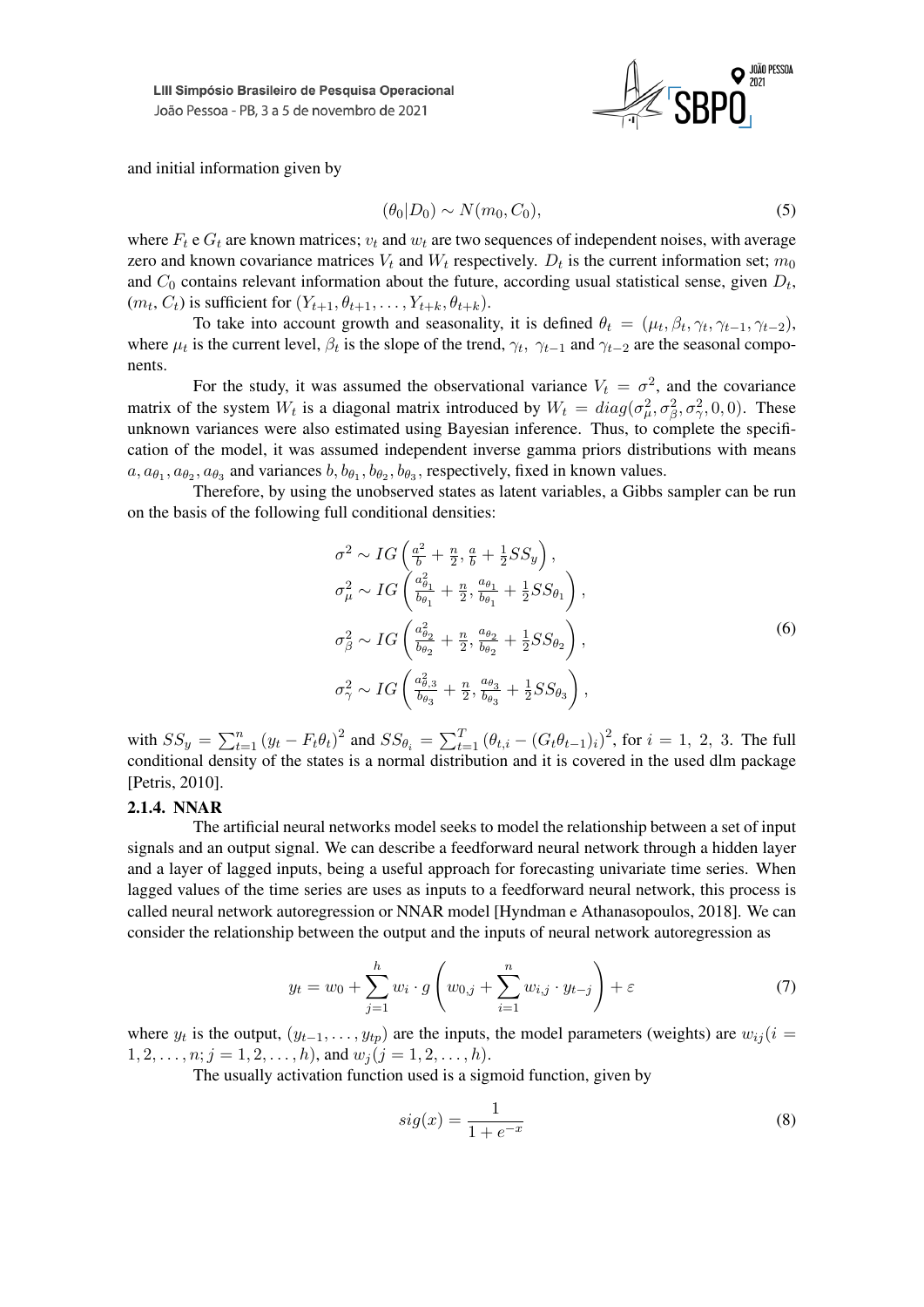

The neural network autoregression model used in this study considers seasonality. That is, the input layer is given by  $(y_{t-1}, y_{t-2}, \ldots, y_{tp}, y_{tm}, y_{t-2m}, y_{t-pm})$  with a hidden layer with k nodes,  $NNAR(p, P, k)<sub>m</sub>$ .

# 2.2. Combination Approach

# 2.2.1. ML-Poly

The combination of models for the prediction of time series is an approach that seeks to improve the predictive capacity when working with the composition of results of the models. The pionner article by Bates e Granger [1969] presents evidence that through the combination of the forecasts it is possible to obtain a mean square error less than that of the original predictions. In this work, was used a polynomially weighted average aggregation rule with multiple learning rates (ML-Poly) for each model, with the learning rates calibrated by theoretical values [Cesa-Bianchi e Lugosi, 2006]. Algorithm 1 presents an implementation for this combination technique.

| Algorithm 1: The polynomially weighted average forecaster with multiple learn-<br>ing rates (ML-Poly) [Gaillard e Goude, 2014] |
|--------------------------------------------------------------------------------------------------------------------------------|
| Initialization: $p_1 = (1/K, , 1/K)$ and $R_0 = (0, , 0)$ ;                                                                    |
| For each instance: $t = 0, 1, \ldots, T$ ;                                                                                     |
| 0. pick the learning rates;                                                                                                    |
| $\eta_{k,t-1} = 1/\left(1 + \sum_{s=1}^{t-1} (\ell_s(\widehat{y}_s) - \ell_s(x_{k,s}))^2\right);$                              |
| 1. form the mixture $\hat{p}_t$ defined component-wise by;                                                                     |
| $\widehat{p}_{k,t} = \eta_{k,t-1} (R_{k,t-1})_{+} / \eta_{t-1} \cdot (R_{t-1})_{+};$                                           |
| where $x_+$ denotes the vector of non-negative parts of the components of x;                                                   |
| 2. output prediction $\hat{y}_t = \hat{p}_t \cdot x_t$ ;                                                                       |
| 3. for each expert $k$ update the regret;                                                                                      |
| $R_{k,t} = R_{k,t-1} + \ell_t(\widehat{y}_t) - \ell_t(x_{k,t})$                                                                |

The combinations of the proposed models in this study are  $C^1$  (HW-SARIMA-MLD),  $C^2$ (HW-SARIMA-NNAR-MLD),  $C^3$  (SARIMA-MLD),  $C^4$  (HW-SARIMA-NNAR), and  $C^5$  (HW-SARIMA).

# 3. Empirical Results

This section presents the results obtained using the Holt-Winters method, SARIMA model, dynamic linear model and NNAR model to fit the interest data. For each model, it was plotted the observed and predicted values, and also the 95% confidence interval for the predicted values. Graphics are effective tools to understand the behavior of the series and whether the models generate reasonable fit and predictions in relation to the observed data.

Data used for the analysis are quarterly and comprise the first quarter of 1996 until the third quarter of 2020, in Brazilian Real (BRL) at 1995 prices. Statistical analyzes, as well as graphic representations, were built using open-source software R Core Team [2020].

## 3.1. Description of Data

The United Nations [2010] says that GDP derives from the concept of value added. Therefore, GDP is the sum of gross value added of all resident producer units plus that part of taxes on products, fewer subsidies on products. GDP is also equal to the sum of finalizes of goods and services measured at purchasers' prices, less the value of imports goods and services. And GDP is too equal to the sum of primary incomes distributed by resident producer units. The time series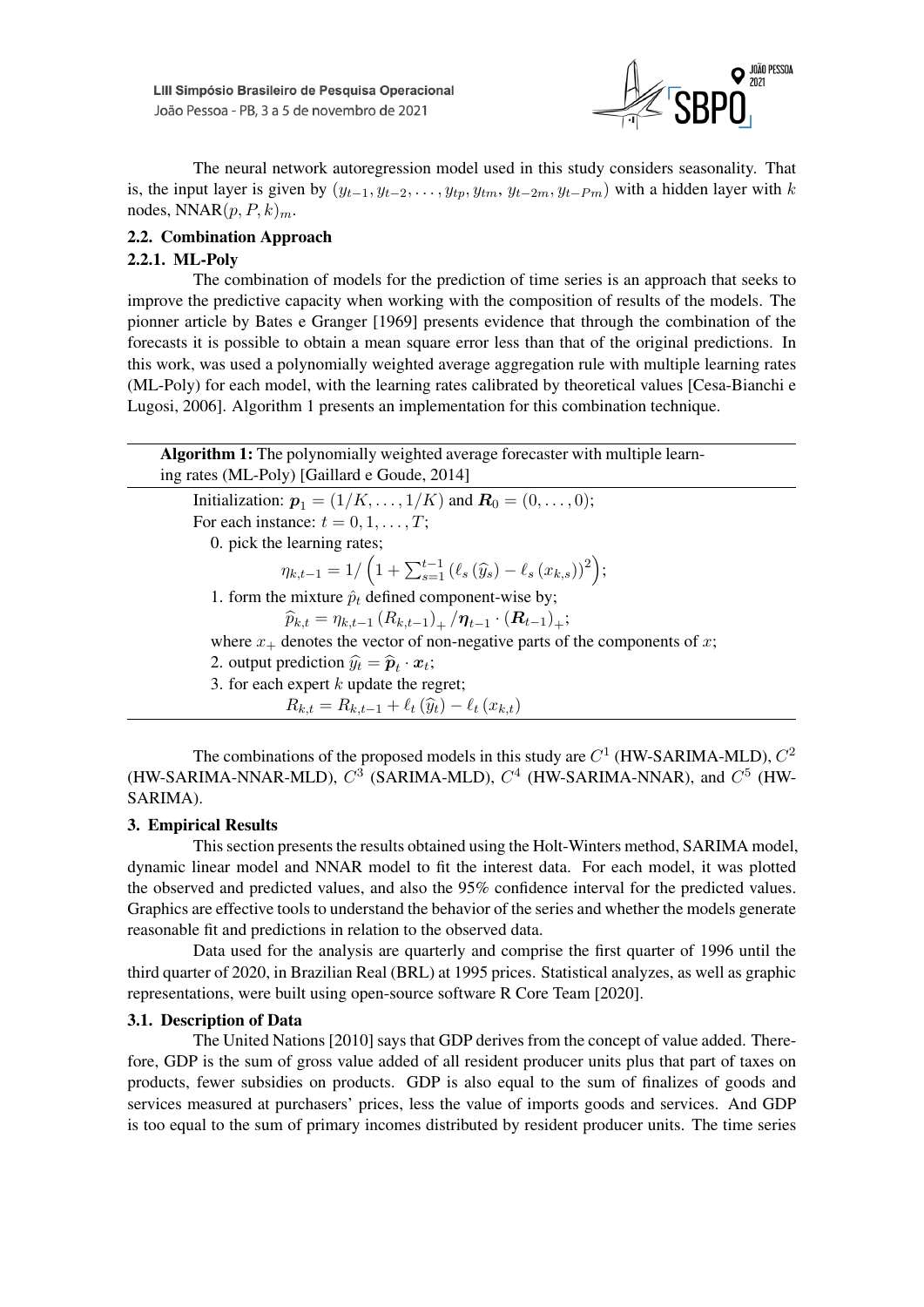

constructed in this work was built from the perspective of expenditure. It is calculated by the sum of private consumption, government spending, investment (gross fixed capital formation plus changes in inventories), and net exports (exports minus imports). Thus, the five variables used in this study are presented in Figure 1 and defined as follows: Pri - Brazilian quarterly private consumption; Pub - Brazilian quarterly government spending; Inv - Brazilian quarterly investment (gross fixed capital formation plus changes in inventories); Exp - Brazilian quarterly exports; and Imp - Brazilian quarterly imports.

The Table 1 show the variables statistical description. Our models consider a sample with 100 observations for each variable split in a training set of 92 observations and a testing set of 8 observations.



Figure 1: Brazilian quarterly Pri, Pub, Inv, Exp, and Imp variables with Box-Cox transformation (λ) in the period from 1Q1996 to 4Q2020, at 1995 prices.

| Description     | Pri      | Pub      | Inv      | Exp      | Imp      |
|-----------------|----------|----------|----------|----------|----------|
| Sample size     | 100      | 100      | 100      | 100      | 100      |
| Min             | 108013   | 33803    | 27728    | 12205    | 13697    |
| 1st Qu.         | 125886   | 40808    | 34076    | 20750    | 19685    |
| Median          | 161407   | 48746    | 39999    | 31881    | 30525    |
| Mean            | 161704   | 47396    | 42177    | 29812    | 30602    |
| 3rd Qu.         | 196597   | 53819    | 48474    | 37536    | 40841    |
| Max             | 216829   | 57330    | 66554    | 43903    | 49971    |
| Kurtosis        | $-1.670$ | $-1.455$ | $-0.573$ | $-1.170$ | $-1.559$ |
| <b>Skewness</b> | 0.013    | $-0.256$ | 0.7402   | $-0.399$ | 0.139    |

Table 1: Summary statistics for Brazilian quarterly GDP components from 1Q1996 to 4Q2020.

#### 3.2. Performance Comparison

In Table 2, it is possible to observe the MAPE result about the predictions of the training set of the models used in the study. It is possible to observe that all series had the best fit through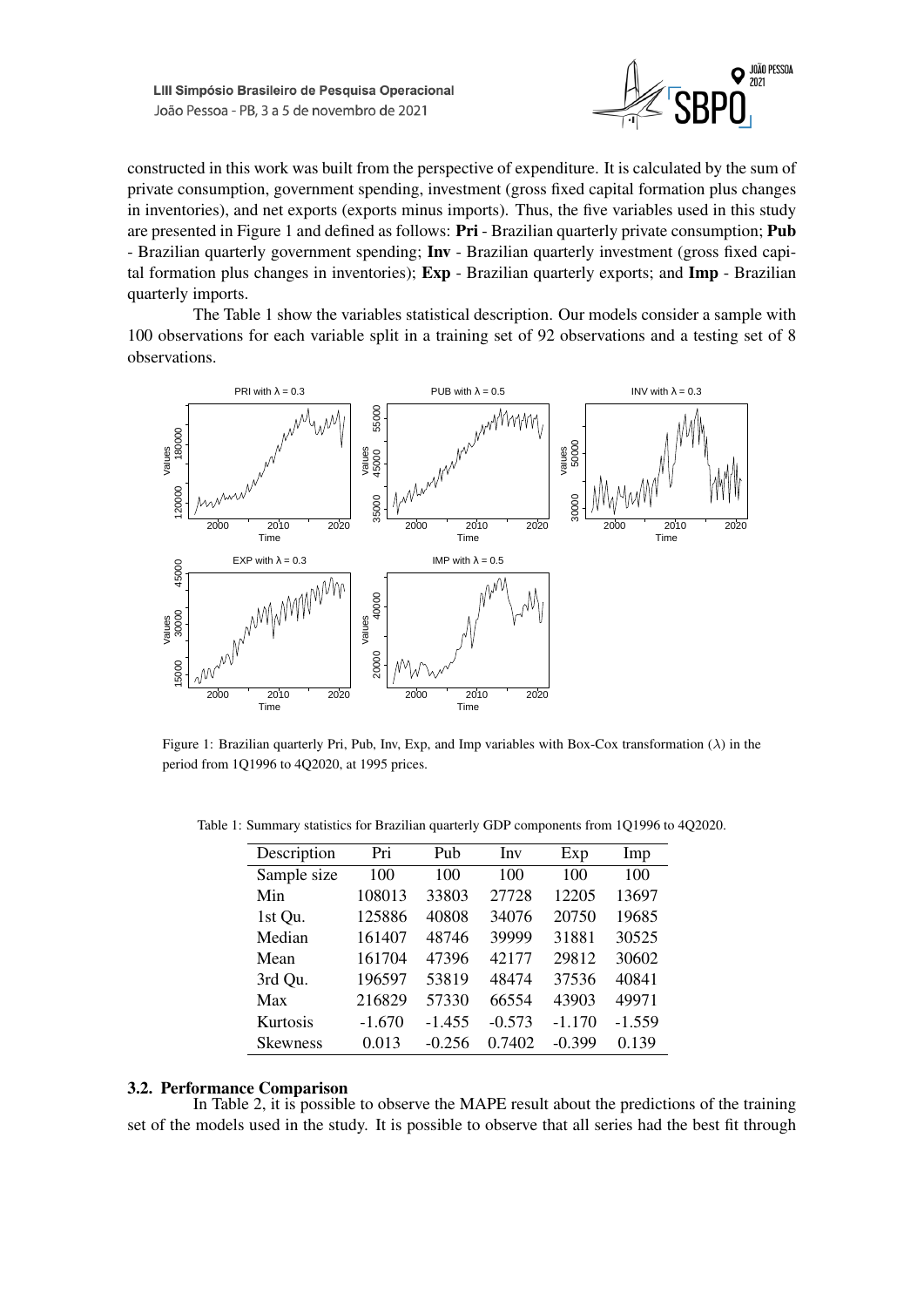

model combinations. The combination  $C<sup>4</sup>$  obtained the best adjustment result for variables Pri and Pub. And the combination  $C^5$  gets the best adjustment results for Inv, Exp, and Imp. Thus, the results indicate the combinations are superior to the predictions that consider the models individually - for data sets in analysis.

Table 2: MAPE comparison between Holt-Winters method, SARIMA, DLM, NNAR, and the combinations  $C^1$ ,  $C^2$ ,  $C^3$ ,  $C^4$ , and  $C^5$  in relation to the fitted of models to Brazilian quarterly GDP components data from 1Q1996 to 4Q2018, at 1995 prices. Note: \*HW-Additive and \*\*HW-Multiplicative.

| Model         | Pri $(\lambda = 0.3)$ | Pub ( $\lambda = 0.5$ ) | Inv ( $\lambda = 0.3$ ) | Exp ( $\lambda = 0.3$ ) | Imp ( $\lambda = 0.5$ ) |
|---------------|-----------------------|-------------------------|-------------------------|-------------------------|-------------------------|
| <b>HW</b>     | $*0.307$              | $*0.636$                | $**1.953$               | $**1.411$               | $*2.460$                |
| <b>SARIMA</b> | 0.328                 | 0.682                   | 1.817                   | 1.346                   | 2.446                   |
| <b>DLM</b>    | 3.003                 | 3.255                   | 2.977                   | 4.099                   | 4.127                   |
| <b>NNAR</b>   | 0.485                 | 0.649                   | 2.279                   | 1.572                   | 3.017                   |
| $C^1$         | 0.9062                | 0.789                   | 1.792                   | 1.928                   | 2.355                   |
| $C^2$         | 0.9061                | 0.787                   | 1.858                   | 1.927                   | 2.379                   |
| $C^3$         | 1.248                 | 0.910                   | 1.798                   | 2.224                   | 2.524                   |
| $C^4$         | 0.270                 | 0.531                   | 1.878                   | 1.355                   | 2.306                   |
| $C^5$         | 0.275                 | 0.544                   | 1.789                   | 1.327                   | 2.272                   |

In Table 3, it is possible to observe the MAPE result about the predictions of the test set of the models used in the study. In this case, the specifications were not superior to the individual models for all variables. The results are heterogeneous, indicating that an individual model or a combination was not able to generate results for more than one variable. The combination  $C^4$  generated the best forecast results for the variable Pri; the Holt-Winters additive method for a variable pub; the dynamic linear model for inv. variable; the autoregressive neural network model for the Exp variable; and the  $C^1$  combination for the Imp variable.

Table 3: MAPE comparison between Holt-Winters method, SARIMA, DLM, NNAR, and the combinations  $C^1$ ,  $C^2$ ,  $C^3$ ,  $C^4$ , and  $C^5$  in relation to the forecast of models to Brazilian quarterly GDP components data from 1Q2019 to 4Q2020, at 1995 prices. Note: \*HW-Additive and \*\*HW-Multiplicative.

| Model         | Pri $(\lambda = 0.3)$ | Pub ( $\lambda = 0.5$ ) | Inv ( $\lambda = 0.3$ ) | Exp ( $\lambda = 0.3$ ) | $\text{Imp}(\lambda = 0.5)$ |
|---------------|-----------------------|-------------------------|-------------------------|-------------------------|-----------------------------|
| <b>HW</b>     | $*1.301$              | $*1.422$                | **3.092                 | $**3.275$               | *4.934                      |
| <b>SARIMA</b> | 1.045                 | 1.496                   | 3.413                   | 2.722                   | 4.035                       |
| <b>DLM</b>    | 1.205                 | 1.681                   | 3.028                   | 5.729                   | 4.237                       |
| <b>NNAR</b>   | 1.124                 | 1.756                   | 3.351                   | 1.640                   | 5.493                       |
| $C^1$         | 1.052                 | 1.462                   | 3.121                   | 3.037                   | 3.778                       |
| $C^2$         | 0.953                 | 1.480                   | 3.118                   | 1.909                   | 3.903                       |
| $C^3$         | 0.965                 | 1.505                   | 3.036                   | 3.039                   | 3.798                       |
| $C^4$         | 0.935                 | 1.475                   | 3.404                   | 1.933                   | 3.891                       |
| $C^5$         | 1.107                 | 1.459                   | 3.114                   | 2.952                   | 3.844                       |

Figure 2 presents the best forecasting models for each variable. It can be observed that the models have a significant ability to adjust to the behavior of the series, even for series that have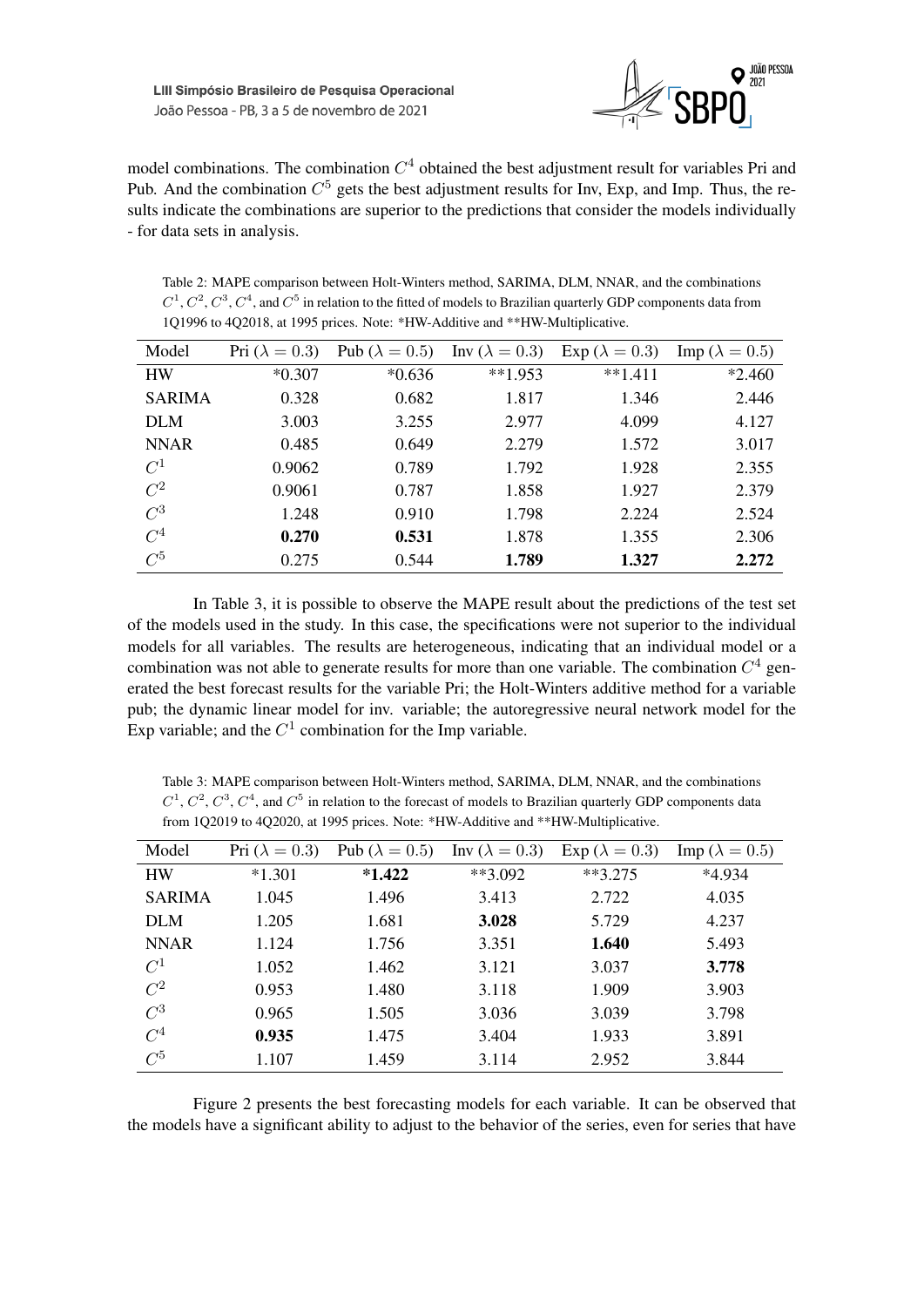

challenging behaviors such as Inv and Imp. The forecast considered a horizon of 8 steps ahead, with a confidence interval of 95%.



Figure 2: Models fitted (solid line) to the observed Brazilian quarterly GDP components ("+") in the period from 1996 to 2018, at 1995 prices. Forecast (blue line) for the horizon of 8 steps ahead with its interval of 95% confidence (red line), superimposed on the values observed in this period (circles).

#### 4. Conclusion

The components of the GDP are variables that have relevant information regarding the economic activity of a country in a given period. They serve as an auxiliary instrument for decisionmaking by domestic and foreign investors, and also to identifying patterns of economic behavior useful for the construction of evidence-based public policies. Thus, this study proposed the comparison between univariate models and a combination of forecasts applied to the components of GDP on the demand side.

Our results indicate that the fit of the combinations was superior to that of the univariate models for all components of the GDP. However, the predictive capacity of the univariate models outperformed the combinations for the variables government spending, investment, and exports, showing that the combinations considered are not capable of reducing the mean absolute percentage error in all cases.

For future research, different forecast combinations - for example the weighted averages, linear forecast combinations, and variance-covariance method - can be used in comparison to the ML-Poly algorithm. Furthermore, time series used are at a lower hierarchical level, enabling the application of a bottom-up forecasting strategy.

#### References

Abonazel, M. R. e Abd-Elftah, A. I. (2019). Forecasting egyptian gdp using arima models. *Reports on Economics and Finance*, 5(1):35–47.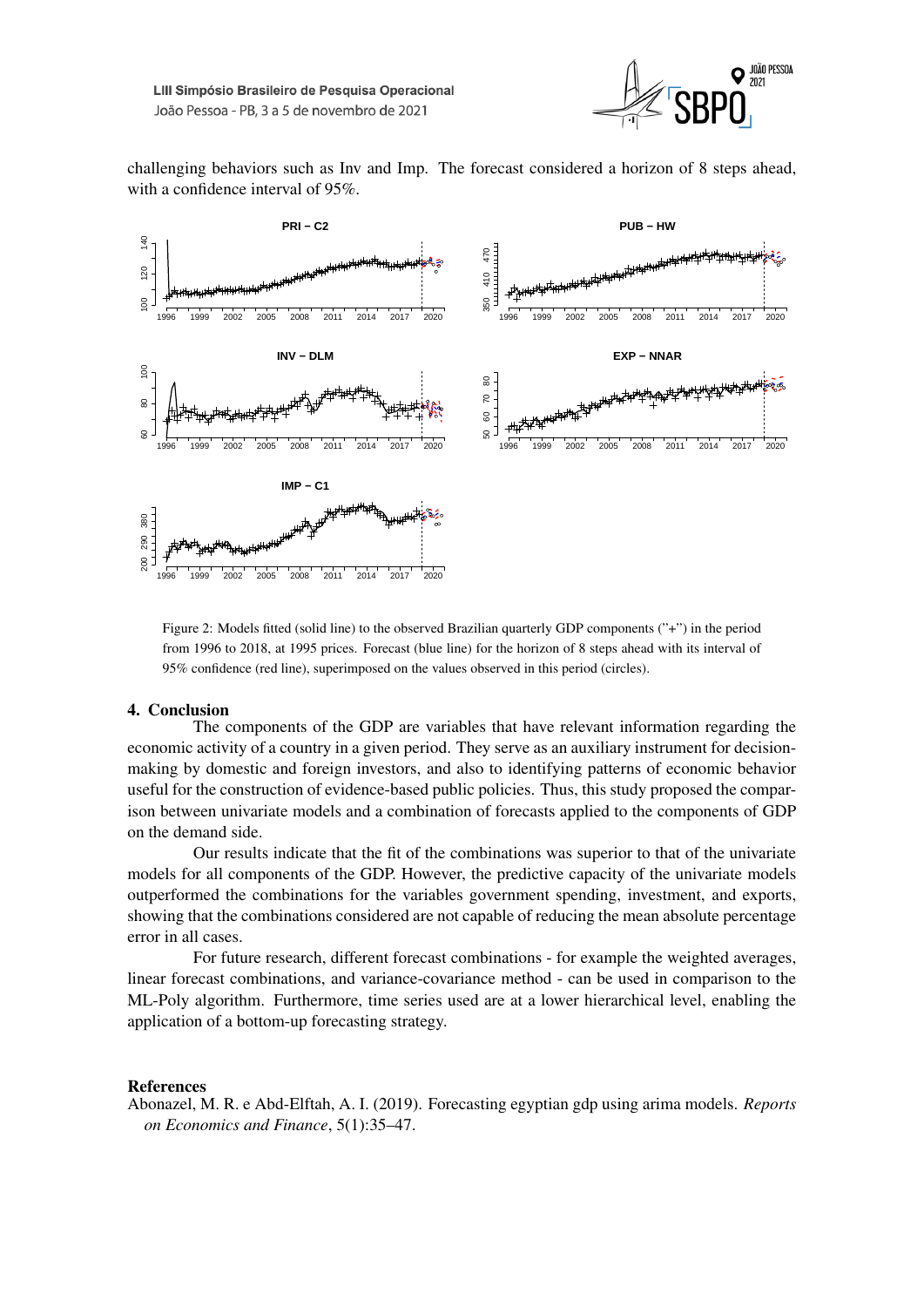

- Agrawal, V. (2018). *GDP modelling and forecasting using ARIMA: an empirical study from India*. Phd thesis, Central European University, Budapest, Hungary.
- Armstrong, J. S. (2001). *Principles of forecasting: a handbook for researchers and practitioners*, volume 30. Springer Science & Business Media.
- Bates, J. M. e Granger, C. W. J. (1969). The combination of forecasts. *OR*, 20(4):451–468. ISSN 14732858. URL http://www.jstor.org/stable/3008764.
- Baurle, G., Steiner, E., e Zullig, G. (2020). Forecasting the production side of gdp. *Journal of Forecasting*, n/a(n/a). URL https://onlinelibrary.wiley.com/doi/abs/10.1002/ for.2725.
- Box, G. E., Jenkins, G. M., Reinsel, G. C., e Ljung, G. M. (2015). *Time series analysis: forecasting and control*. John Wiley & Sons.
- Cesa-Bianchi, N. e Lugosi, G. (2006). *Prediction, learning, and games*. Cambridge university press.
- da Silva, W. P. C., do Nascimento, F. F., e da Silva Ferraz, V. R. (2020). Uso de ferramentas econométricas para modelar e estimar o pib do brasil. *Revista Brasileira de Estatística*, 78(243): 81 – 111. ISSN 2675-3243.
- Fang, Y. (2003). Forecasting combination and encompassing tests. *International Journal of Forecasting*, 19(1):87–94. ISSN 0169-2070. URL https://www.sciencedirect.com/ science/article/pii/S0169207001001212.
- Gaillard, P. e Goude, Y. (2014). Forecasting electricity consumption by aggregating experts; how to design a good set of experts. *Lecture Notes in Statistics: Modeling and Stochastic Learning for Forecasting in High Dimension*.
- Holt, C. C. (1957). Forecasting seasonals and trends by exponentially weighted moving averages. *International Journal of Forecasting*, 20(1):5 – 10. ISSN 0169-2070. URL http://www. sciencedirect.com/science/article/pii/S0169207003001134.
- Hyndman, R. J. e Koehler, A. B. (2006). Another look at measures of forecast accuracy. *International Journal of Forecasting*, 22(4):679 – 688. ISSN 0169-2070. URL http://www. sciencedirect.com/science/article/pii/S0169207006000239.
- Hyndman, R. e Athanasopoulos, G. (2018). *Forecasting: Principles and Practice*. OTexts, Australia, 2nd edition.
- Issler, J. e Notini, H. (2016). Estimating brazilian monthly gdp: a state-space approach. *Revista Brasileira de Economia*, 70(1):41–59. ISSN 1806-9134. URL http: //bibliotecadigital.fgv.br/ojs/index.php/rbe/article/view/29022.
- Kapetanios, G., Labhard, V., e Price, S. (2008). Forecast combination and the bank of england's suite of statistical forecasting models. *Economic Modelling*, 25(4):772–792. ISSN 0264-9993. URL https://www.sciencedirect.com/science/article/pii/ S0264999307001241.